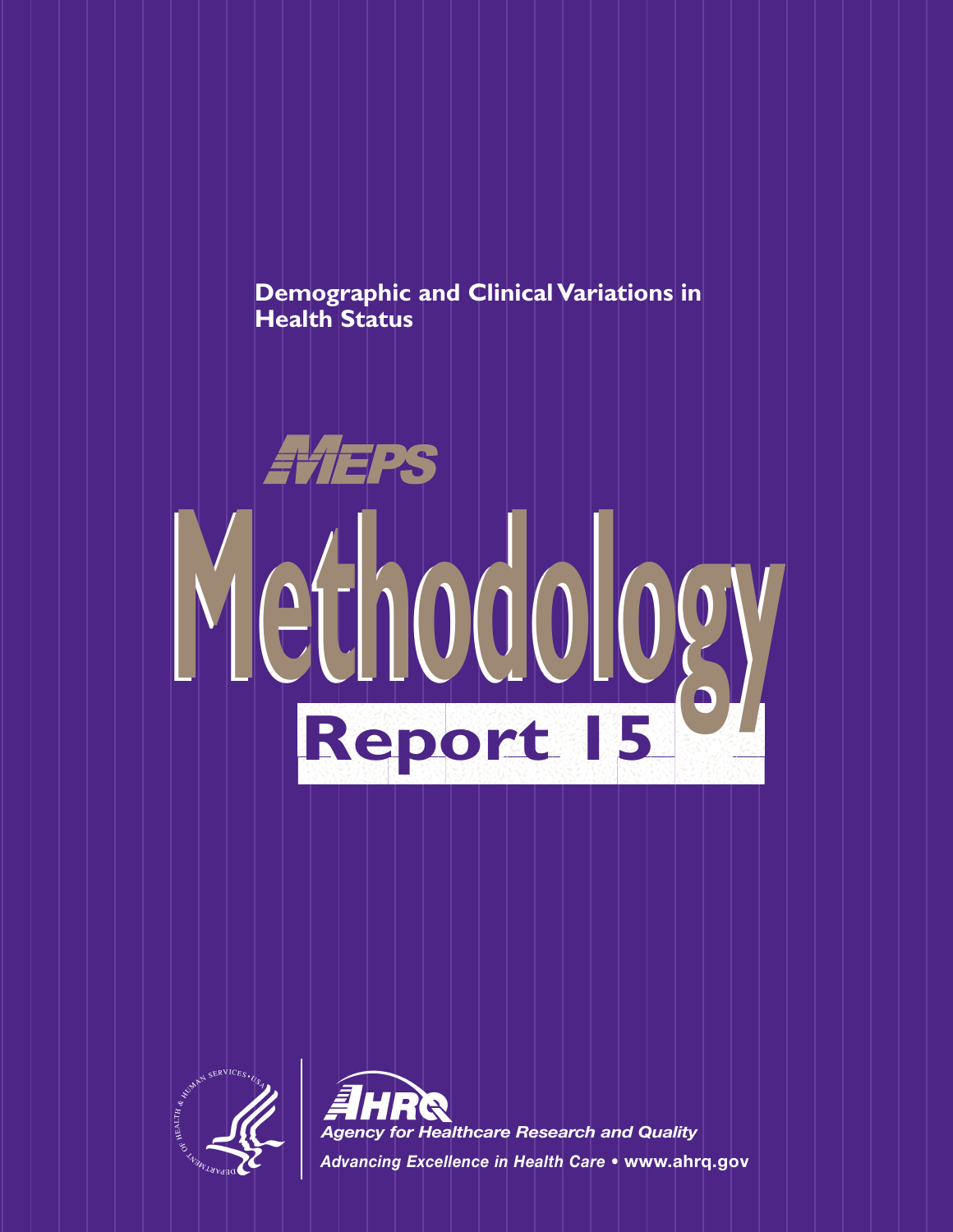# **Health Care Information and Electronic Ordering Through the AHRQ Web Site**



 $\blacksquare$ - The contract of the contract of the contract of the contract of the contract of the contract of the contract of the contract of the contract of the contract of the contract of the contract of the contract of the contract The Agency for Healthcare Research and Quality Web site—http://www.ahrq.gov/—makes practical, science-based health care information available in one convenient place.

the contract of the contract of the contract of the contract of the contract of the contract of the contract of

Buttons correspond to major categories of Web site information, including funding opportunities, research findings, quality assessments, clinical information, consumer health, and data.

About AHRQ Elder Health Media Health Media Health Bural Health Bural Health Mills **Regular Media Area** Media Health Media Media Media Media Media Media Media Media Media Media Media Media Media Media Media Media Media Medi The Web site features an Electronic Catalog to the more than 450 information products generated by AHRQ, with information on how to obtain these resources. Many information products have an charge from the AHRQ Clearinghouse within 5 working days.

# **http://www.ahrq.gov/ http://www.ahrq.gov/**

### **Abstract**

education showed the greatest variation in health status; --Researchers have developed a number of measures of health status that can be used to assess general levels of population health, to compare different sociodemographic groups, and to monitor the outcomes of clinical interventions. Using nationally representative data from the Medical Expenditure Panel Survey (MEPS), this report from the Agency for Healthcare Research and Quality summarizes population differences using two generic measures: the SF-12® and the EuroQol. In general, groups defined by age and differences by sex, race/ethnicity, and geographic location were relatively small. Persons diagnosed with diabetes, asthma, or hypertension had worse physical

tract health status than those who did not have these conditions.

#### **Suggested citation**

ical interventions. Using nationally representative Rockville (MD):Agency for Healthcare Research and Quality; 2005. Fleishman JA. Demographic and clinical variations in health status. MEPS Methodology Report No. 14.AHRQ Pub. No. 05-0022.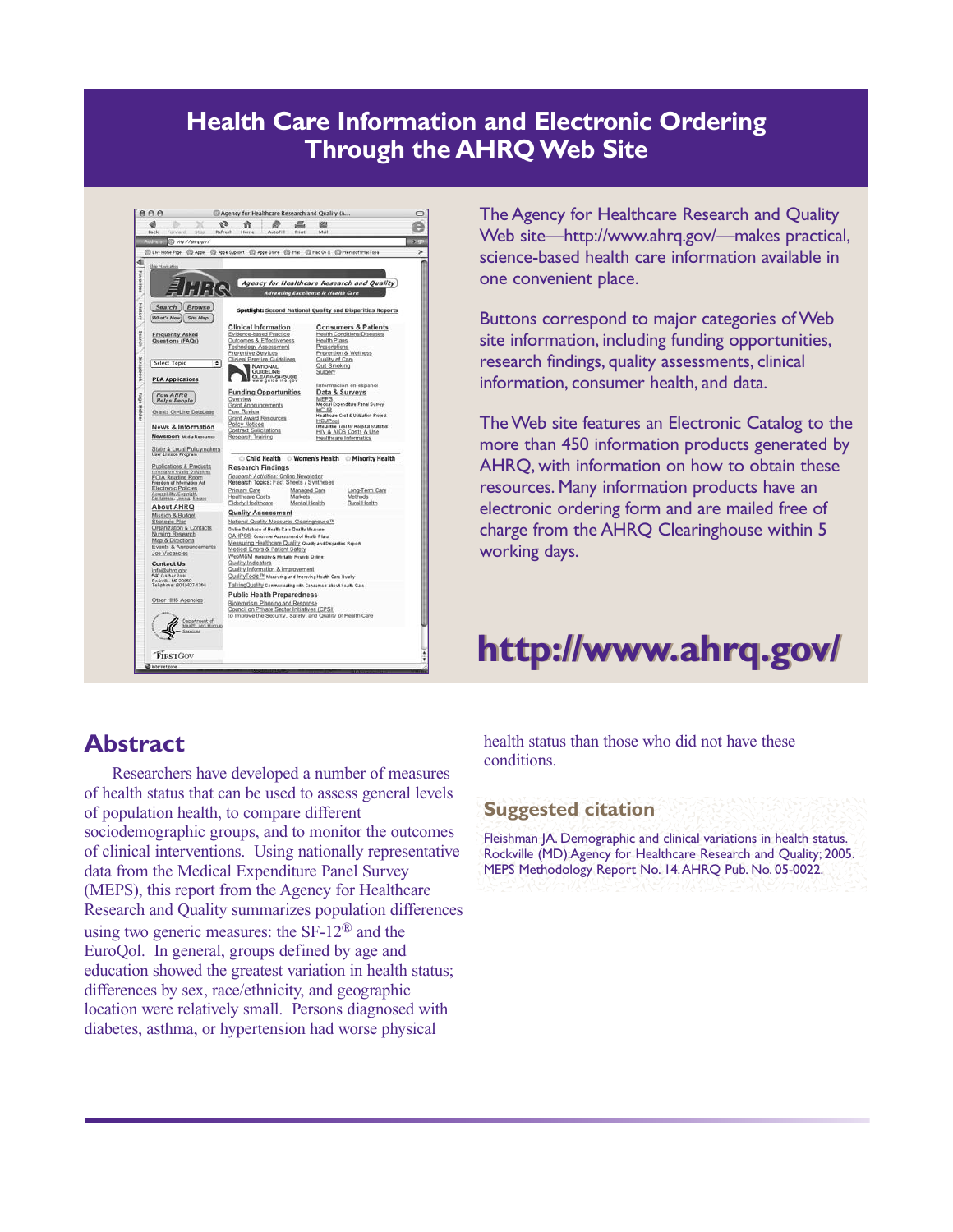**Demographic and Clinical Variations in Health Status**





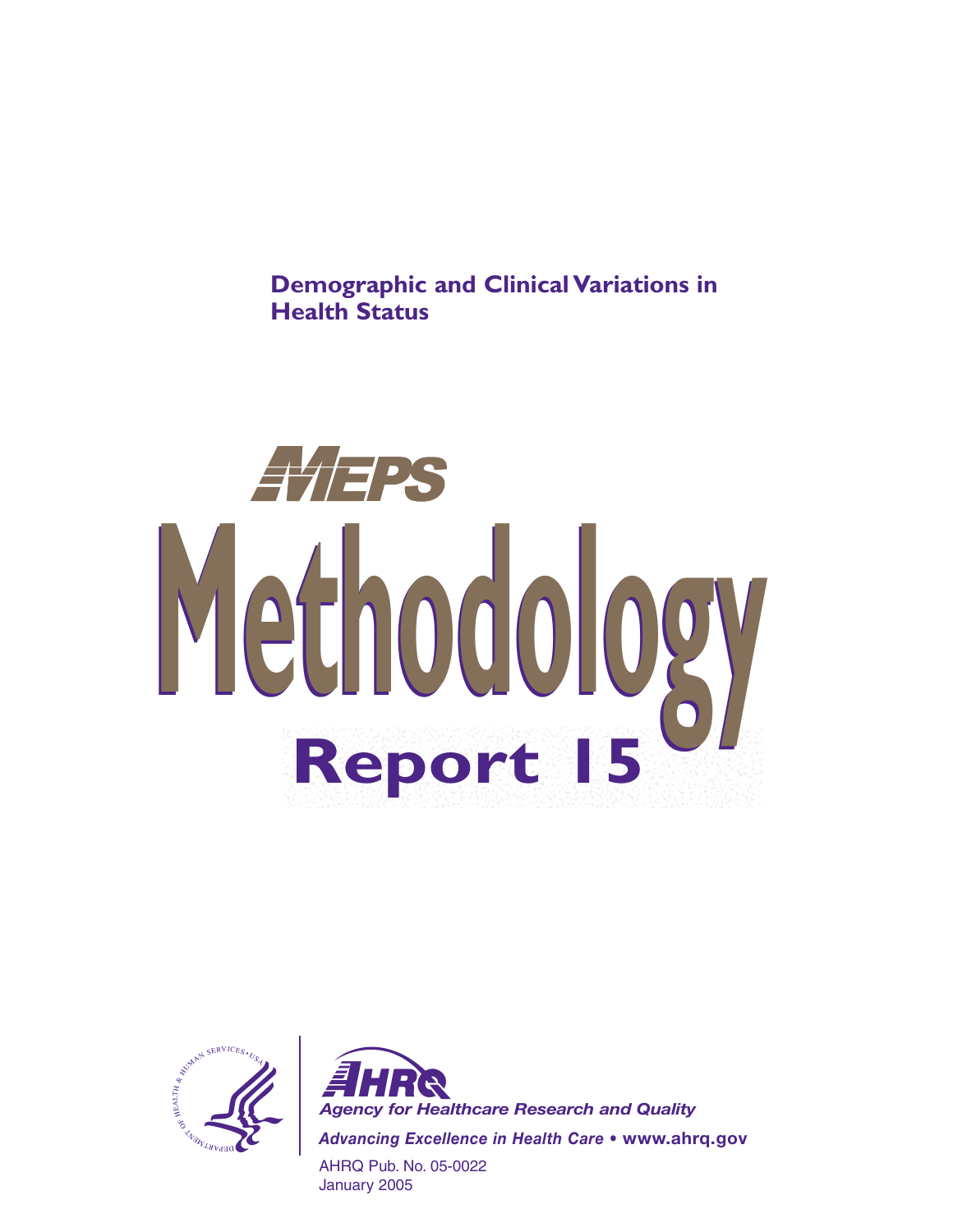# **The Medical Expenditure Panel Survey (MEPS)**

#### **Background**

The Medical Expenditure Panel Survey (MEPS) is conducted to provide nationally representative estimates of health care use, expenditures, sources of payment, and insurance coverage for the U.S. civilian noninstitutionalized population. MEPS is cosponsored by the Agency for Healthcare Research and Quality (AHRQ), formerly the Agency for Health Care Policy and Research, and the National Center for Health Statistics (NCHS).

MEPS comprises three component surveys: the Household Component (HC), the Medical Provider Component (MPC), and the Insurance Component (IC). The HC is the core survey, and it forms the basis for the MPC sample and part of the IC sample. Together these surveys yield comprehensive data that provide national estimates of the level and distribution of health care use and expenditures, support health services research, and can be used to assess health care policy implications.

MEPS is the third in a series of national probability surveys conducted by AHRQ on the financing and use of medical care in the United States. The National Medical Care Expenditure Survey (NMCES) was conducted in 1977, the National Medical Expenditure Survey (NMES) in 1987. Beginning in 1996, MEPS continues this series with design enhancements and efficiencies that provide a more current data resource to capture the changing dynamics of the health care delivery and insurance system.

The design efficiencies incorporated into MEPS are in accordance with the Department of Health and Human Services (DHHS) Survey Integration Plan of June 1995, which focused on consolidating DHHS surveys, achieving cost efficiencies, reducing respondent burden, and enhancing analytical capacities. To accommodate these goals, new MEPS design features include linkage with the National Health Interview Survey (NHIS), from which the sample for the MEPS HC is drawn, and enhanced longitudinal data collection for core survey components. The MEPS HC augments NHIS by selecting a sample of NHIS respondents, collecting additional data on their health care expenditures, and linking these data with additional

information collected from the respondents' medical providers, employers, and insurance providers.

#### **Household Component**

The MEPS HC, a nationally representative survey of the U.S. civilian noninstitutionalized population, collects medical expenditure data at both the person and household levels. The HC collects detailed data on demographic characteristics, health conditions, health status, use of medical care services, charges and payments, access to care, satisfaction with care, health insurance coverage, income, and employment.

The HC uses an overlapping panel design in which data are collected through a preliminary contact followed by a series of five rounds of interviews over a  $2^{1/2}$ -year period. Using computer-assisted personal interviewing (CAPI) technology, data on medical expenditures and use for 2 calendar years are collected from each household. This series of data collection rounds is launched each subsequent year on a new sample of households to provide overlapping panels of survey data and, when combined with other ongoing panels, will provide continuous and current estimates of health care expenditures.

The sampling frame for the MEPS HC is drawn from respondents to NHIS, conducted by NCHS. NHIS provides a nationally representative sample of the U.S. civilian noninstitutionalized population, with oversampling of Hispanics and blacks.

#### **Medical Provider Component**

The MEPS MPC supplements and validates information on medical care events reported in the MEPS HC by contacting medical providers and pharmacies identified by household respondents. The MPC sample includes all hospitals, hospital physicians, home health agencies, and pharmacies reported in the HC. Also included in the MPC are all office-based physicians:

- Providing care for HC respondents receiving Medicaid.
- Associated with a 75-percent sample of households receiving care through an HMO (health maintenance organization) or managed care plan.
- Associated with a 25-percent sample of the remaining households.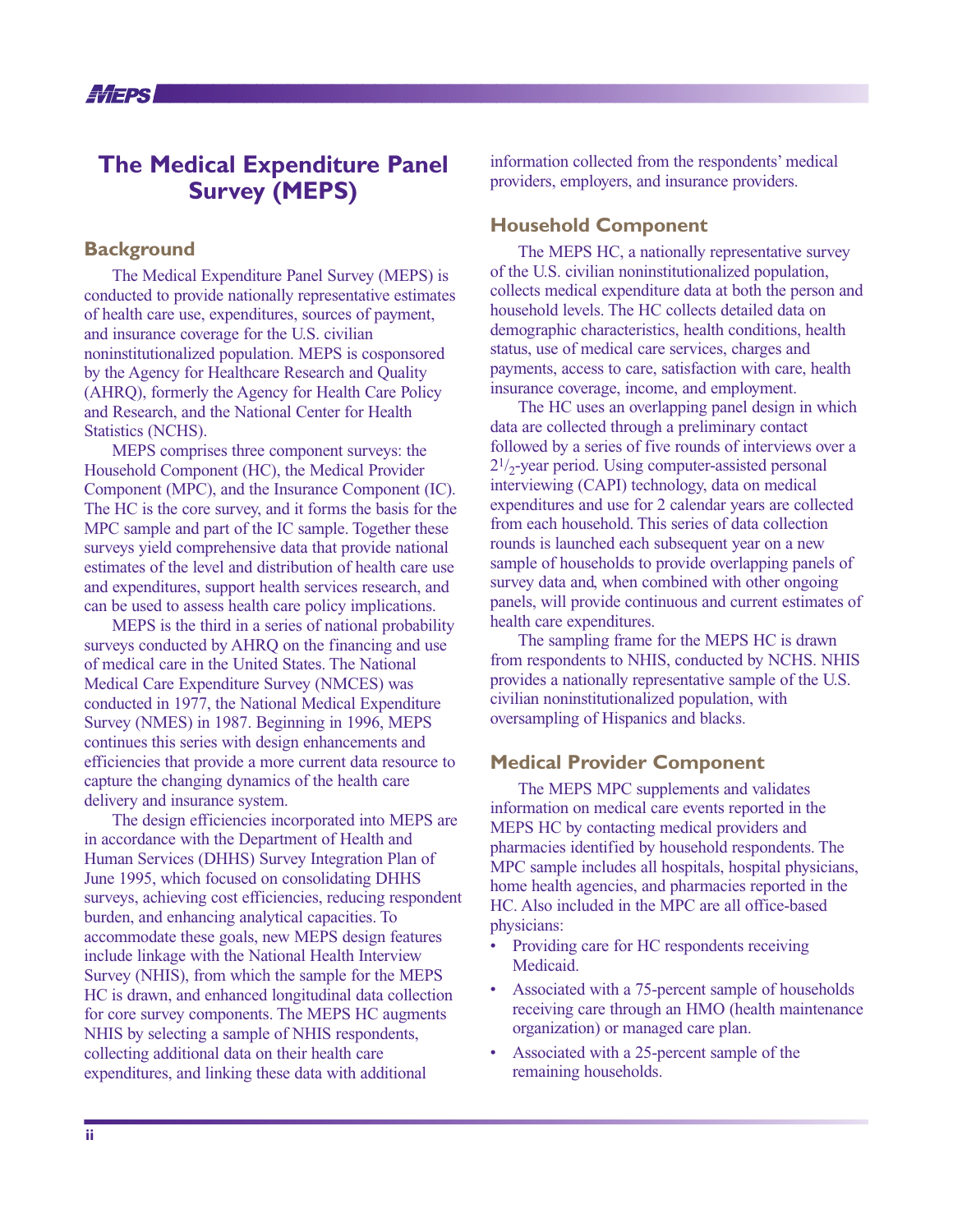

Data are collected on medical and financial characteristics of medical and pharmacy events reported by HC respondents, including:

- Diagnoses coded according to ICD-9 (9th Revision, International Classification of Diseases) and DSM-IV (Fourth Edition, Diagnostic and Statistical Manual of Mental Disorders).
- Physician procedure codes classified by CPT-4 (Current Procedural Terminology, Version 4).
- Inpatient stay codes classified by DRG (diagnosisrelated group).
- Prescriptions coded by– national drug code (NDC), medication names, strength, and quantity dispensed.
- Charges, payments, and the reasons for any difference between charges and payments.

The MPC is conducted through telephone interviews public and mailed survey materials.

#### **Insurance Component**

The MEPS IC collects data on health insurance plans obtained through private and public-sector employers. Data obtained in the IC include the number and types of private insurance plans offered, benefits associated with these plans, premiums, contributions by employers and employees, and employer characteristics.

Establishments participating in the MEPS IC are selected through three sampling frames:

- identified by MEPS HC respondents who report • A list of employers or other insurance providers having private health insurance at the Round 1 interview.
- A Bureau of the Census list frame of private-sector business establishments.
- The Census of Governments from the Bureau of the Census.

 $\overline{u}$  in the second contract of  $\overline{u}$  is the second contract of  $\overline{u}$  in  $\overline{u}$  is the second contract of  $\overline{u}$ -and to evaluate policy issues pertaining to health To provide an integrated picture of health insurance, electrondata collected from the first sampling frame (employers and other insurance providers) are linked back to data provided by the MEPS HC respondents. Data from the other three sampling frames are collected to provide annual national and State estimates of the supply of private health insurance available to American workers insurance. Since 2000, the Bureau of Economic Analysis has used national estimates of employer contributions to

group health insurance from the MEPS IC in the computation of Gross Domestic Product (GDP).

The MEPS IC is an annual panel survey. Data are collected from the selected organizations through a prescreening telephone interview, a mailed questionnaire, and a telephone followup for nonrespondents.

#### **Survey Management**

MEPS data are collected under the authority of the Public Health Service Act. They are edited and published in accordance with the confidentiality provisions of this act and the Privacy Act. NCHS provides consultation and technical assistance.

ne interviews public in staged releases of summary reports and and the contract of the contract of the contract of the contract of the contract of the contract of the contract of the contract of the contract of the contract of the contract of the contract of the contract of the contra As soon as data collection and editing are completed, the MEPS survey data are released to the microdata files. Summary reports are released as printed documents and electronic files. Microdata files are released on CD-ROM and/or as electronic files.

> Printed documents and CD-ROMs are available through the AHRQ Publications Clearinghouse. Write or call:

 The microrous point in staged releases of summary reports and<br>
microdata files. Summary reports are released as printed<br>
documents and electronic files. Microdata files as<br>
unance<br>
Triated documents and CD-ROM and/or as el youthe in stage telemotic stage of summary reports and prime the microscopy of summary reports are released as printed<br>documents and electronic files. Microdata files are<br>reason on D-ROM and/or as electronic files.<br>Summare AHRQ Publications Clearinghouse Attn: (publication number) P.O. Box 8547 Silver Spring, MD 20907 800-358-9295 703-437-2078 (callers outside the United States only) 888-586-6340 (toll-free TDD service; hearing impaired only) To order online, send an e-mail to: ahrqpubs@ahrq.gov.

h insurance, electronic files are available through the Internet on the Be sure to specify the AHRQ number of the document or CD-ROM you are requesting. Selected MEPS Web site:

#### **http://www.meps.ahrq.gov**/

For more information, visit the MEPS Web site or e-mail mepspd@ahrq.gov.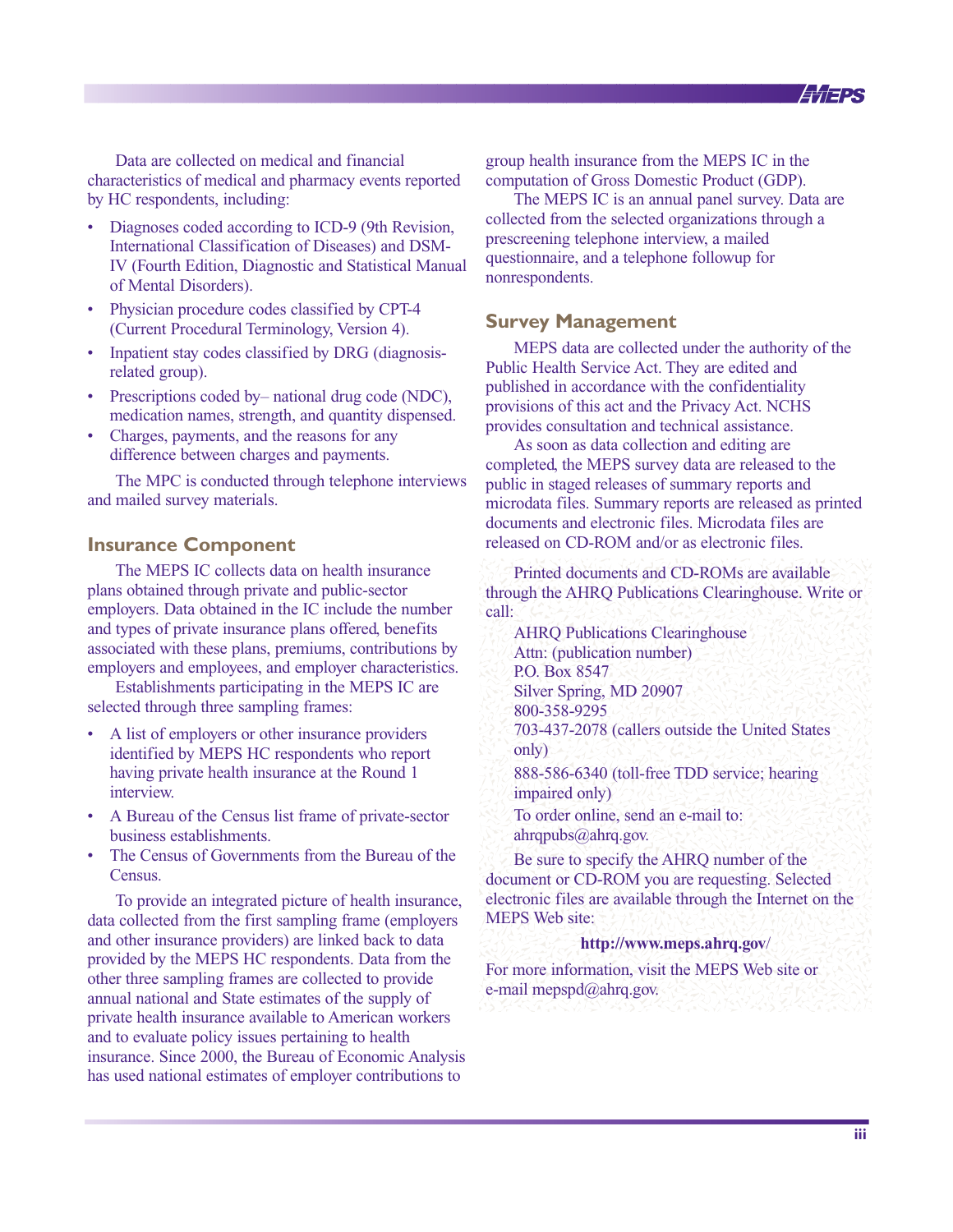

# **Table of Contents**

| Tables showing means for four health status measures: |  |
|-------------------------------------------------------|--|
|                                                       |  |
|                                                       |  |
|                                                       |  |
|                                                       |  |
|                                                       |  |
|                                                       |  |
|                                                       |  |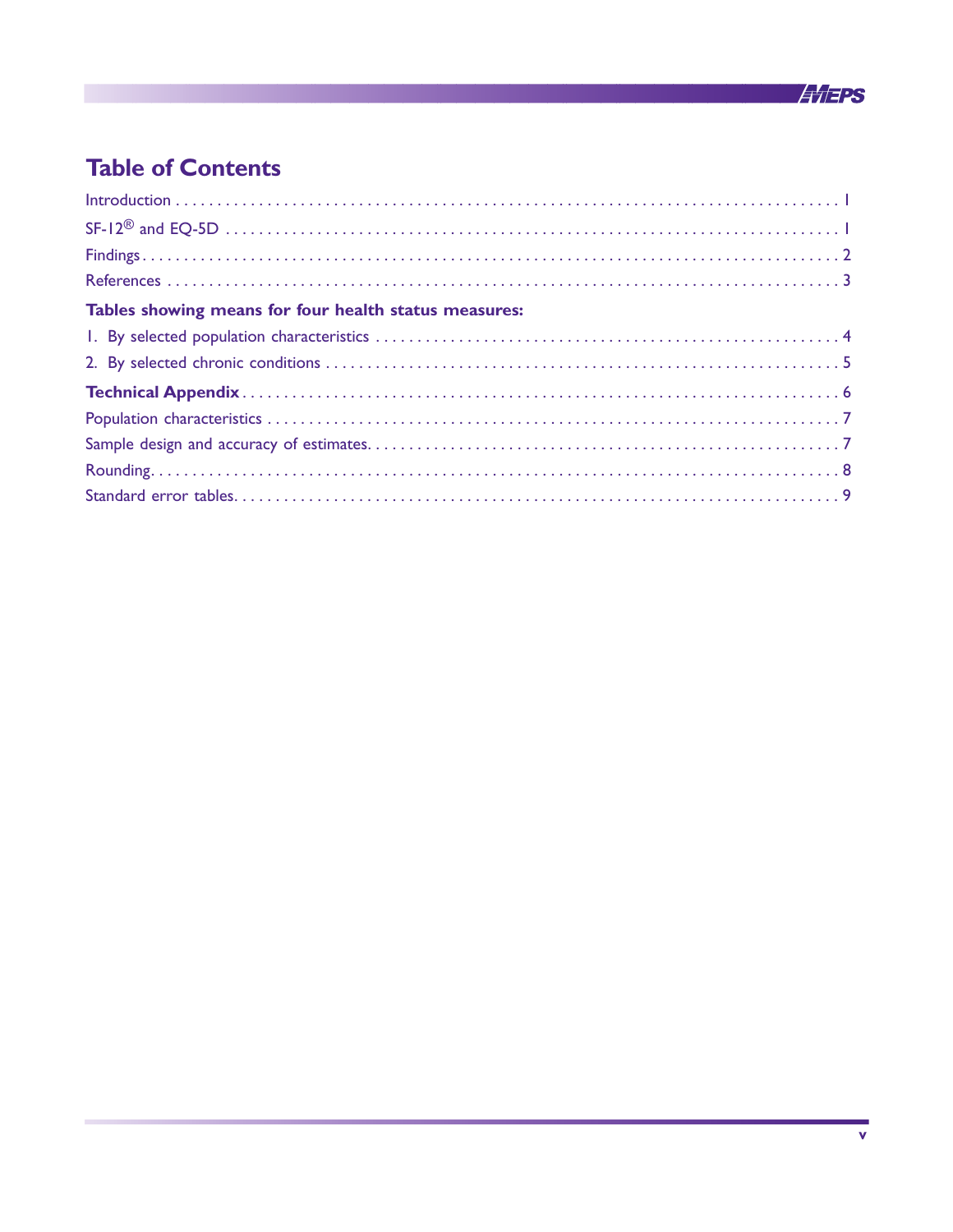

# **Demographic and Clinical Variations in Health Status**

by John A. Fleishman, Ph.D., Agency for Healthcare Research and Quality

### **Introduction**

The ultimate goal of medical care is to foster optimal levels of health and well-being. Researchers have developed a number of measures of health status that can be used to assess general levels of population health, to compare different sociodemographic groups, and to monitor the outcomes of clinical interventions. These measures go beyond traditional indexes of mortality or morbidity by focusing on the extent to which people are impaired in physical, social, and mental functioning.

The Short-Form 12, or SF-12<sup>®</sup> (Ware, Kosinski, and Keller, 1996), and the EuroQol 5-D, or EQ-5D (Brooks, 1996; Dolan, 1997) are two of the more widely used measures of health status. Although a large number of studies report sex, racial/ethnic, and age comparisons using these two measures, many are based on nonrepresentative samples of patients seeking care for specific conditions; relatively few studies report comparisons based on data from a nationally representative U.S. sample. This report presents descriptive data on group differences in the SF-12® and the EQ-5D, based on data collected in 2000 from the nationally representative sample of the Medical Expenditure Panel Survey (MEPS).

# **SF-12® and EQ-5D**

The SF-12® contains 12 questions in which people are asked about the following topics:

- 1. Limitations in performing moderate physical activities, such as moving a table.
- 2. Limitations in climbing several flights of stairs.
- 3. Extent to which pain interfered with normal work.
- 4. Whether they accomplished less than they would like at work or other regular activity as a result of their physical health.
- 5. Whether they were limited in kind of work or other activities as a result of their physical health.
- 6. How often they felt calm and peaceful.
- 7. How often they felt downhearted and blue.
- 8. Whether they accomplished less than they would like at work or other regular activity as a result of emotional problems.
- 9. Whether they didn't do work or other activities as carefully as usual as a result of emotional problems.
- 10. How often they felt that they had a lot of energy.
- 11. How often physical health or emotional problems interfered with social activities.
- 12. Overall rating of health (from excellent to poor).

Responses to these questions are combined to form two summary scores. The underlying concept is that overall health is composed of a physical and a mental component. The Physical Component Summary (PCS) weights responses to the first five items more heavily. The Mental Component Summary (MCS) weights responses to items 6-9 more heavily. The PCS and the MCS each have a mean of 50 and a standard deviation of 10.

The EQ-5D contains five questions about the extent of problems in mobility, self-care, daily activities, pain, and anxiety/depression. Each question has three possible responses: no problem, mild problem, or severe problem. Each possible combination of responses to the five questions constitutes a "health state." In prior research, Dolan (1997) developed a method for assigning a number to each health state that represents an average preference for one state versus another. The most highly valued state (perfect health) has a score of 1.0; death has a score of 0.0; and other health states have a score in between, with higher numbers indicating that a state is valued more highly. (Some health states actually receive a negative number, indicating that death is preferable to being in that state.) In addition, the EQ-5D includes a sixth question, which asks respondents to rate their current overall health on a scale that ranges from 0 through 100, where 0 means "worst possible health" and 100 means "best possible health." Thus, the EQ-5D produces two scores: the preference-based index and the rating scale.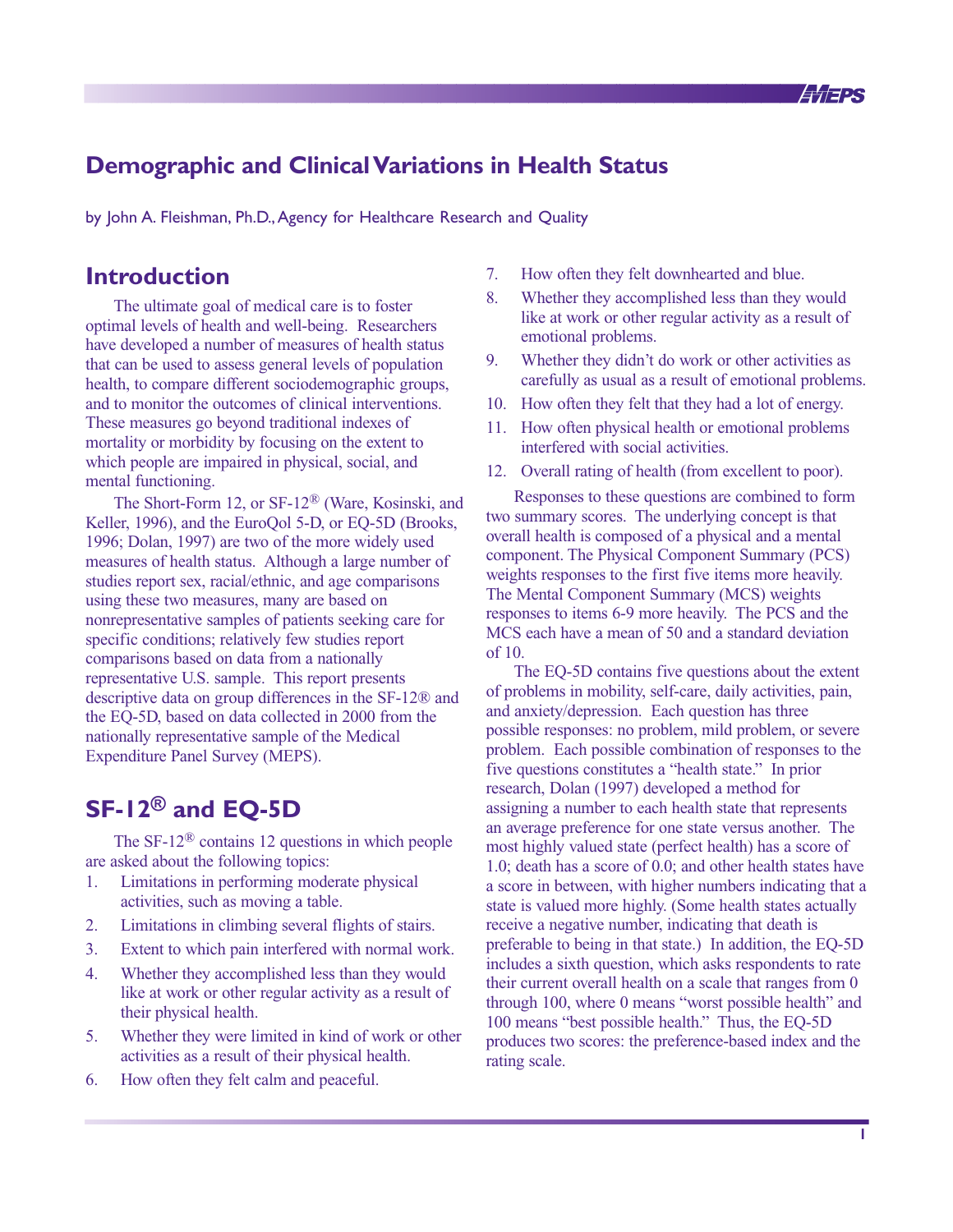The SF-12® and the EQ-5D were administered to adult (age 18 and over) respondents in MEPS in the second half of 2000. A self-administered questionnaire was distributed to all adult respondents (in Spanish when requested). This questionnaire contained the SF-12® and the EQ-5D. Overall, a total of 15,438 adult respondents completed the questionnaire. Because some respondents did not provide answers to all questions in the SF-12® and the EQ-5D, analyses were based on 11,295 respondents with no missing data. These cases comprised 73 percent of those who were eligible and provided questionnaire data. Readers are cautioned that when analytic weights are applied to the subgroup used in the analysis, the estimated population total is less than the corresponding total for the eligible population. The estimated population total for the subgroup used in the analysis is 152,676,200. By contrast, the estimated population total for the 15,438 respondents with any questionnaire data is 202,737,847.

Tables 1 and 2 present scores for the PCS, the MCS, the EQ-5D preference-based index, and the EQ-5D rating scale. Standard errors are shown in Appendix Tables A and B.

# **Findings**

For 11,295 adult respondents, the mean PCS score was  $50.04$  (standard error  $= 0.1180$ ) and the mean MCS score was  $51.50$  (standard error  $= 0.1163$ ). Both scores are close to the norm of 50. The mean EQ-5D preference score was  $0.83$  (standard error  $= 0.0029$ ) on a scale with a maximum value of 1.0, and the mean EQ-5D rating scale score was 79.84 (standard error = 0.2196) on a scale from 0 to 100.

#### **Sex**

For each of the four outcome measures (PCS, MCS, EQ-5D preference, ED-5D rating), men averaged slightly higher scores than women (Table 1). Although small in magnitude, the differences were statistically significant for each measure. Prior research using these measures has also found that men typically report being in better health than women.

#### **Age**

One would expect that health status would decline as one grows older, and the findings generally support this expectation (Table 1). The PCS, EQ-5D preference, and EQ-5D rating scores all dropped consistently from each age group to the next older group. The magnitude of the difference from one group to the next was smaller at younger ages and larger at older ages. For example, the difference between the two youngest groups on the PCS was 0.90 points (53.76 – 52.86), while the difference between the two oldest groups was 6.70 points  $(43.97 - 37.27)$ . Thus, physical health status declines as one ages, and the decline accelerates at older ages.

The MCS is an exception to this pattern. Agerelated differences in mental health status showed no clear trend across age. People aged 55-74 had significantly higher mental health scores than those aged 18-24. It is not the case that older people generally are in poorer mental health compared to younger individuals.

#### **Race/Ethnicity**

Racial/ethnic differences in health status were generally small, and the pattern was inconsistent across the different measures (Table 1). For each measure, differences between racial/ethnic groups did not reach statistical significance.

#### **Education**

In contrast to the relatively small racial/ethnic differences, educational attainment was strongly and consistently related to health status (Table 1). For each measure, people with a high-school degree reported better health status than those who did not complete high school. People with at least some college experience reported the highest average levels of health status for each measure.

When interpreting these differences, keep in mind that people who did not complete high school may also be older than those with more advanced education. This possible age difference may underlie some of the educational differences.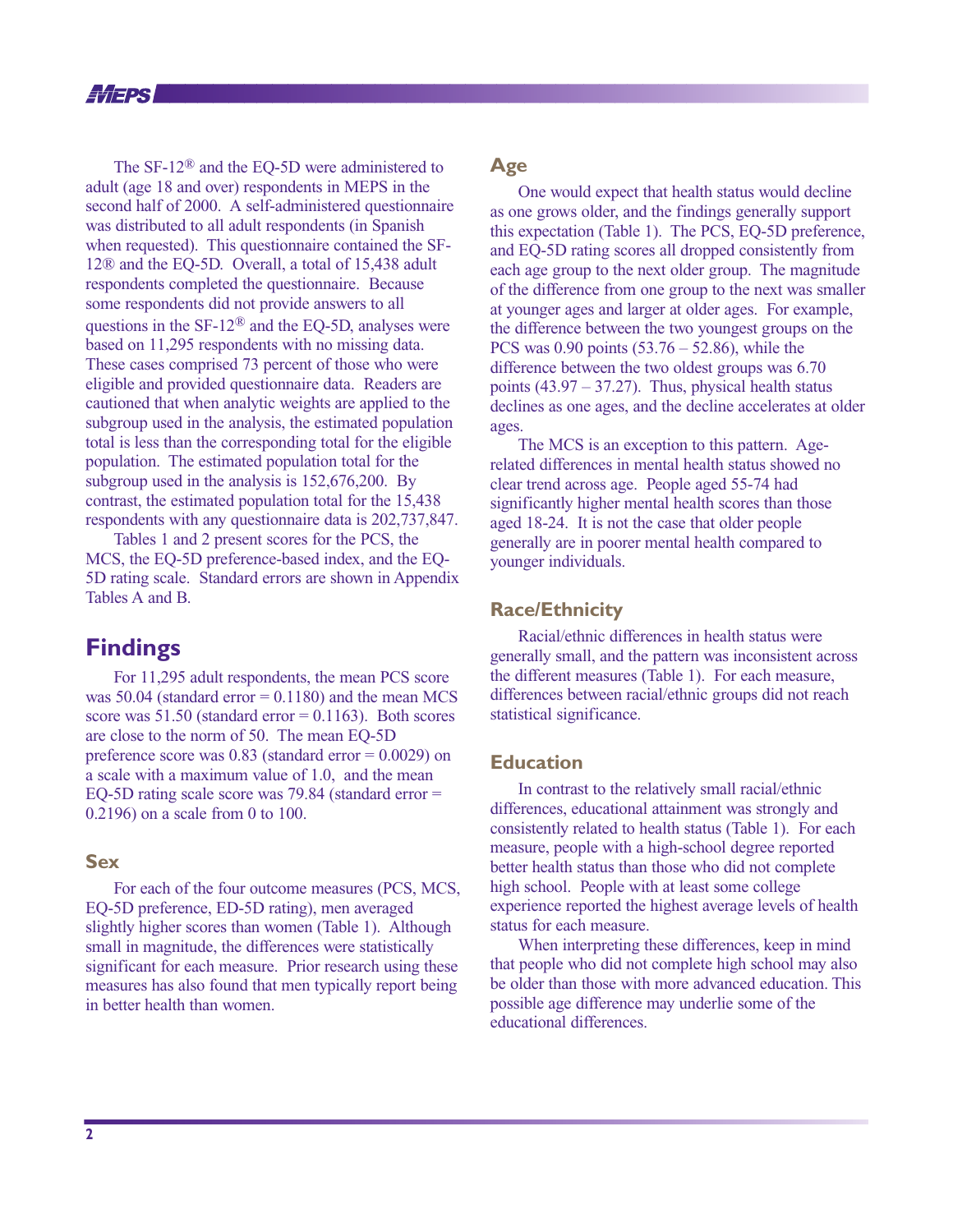#### **Geographic Characteristics**

People who lived in metropolitan statistical areas (MSAs) reported significantly higher mean levels of health status than residents of nonmetropolitan areas on the PCS, EQ-5D preference score, and EQ-5D rating scale (Table 1). However, the magnitudes of the differences were small. Differences in mental health were not statistically significant. Because nonmetropolitan residents tend, on average, to be older than metropolitan area residents, these differences may arise from underlying differences in age.

Regional differences were statistically significant for the PCS and EQ-5D rating scale (Table 1). Residents of the South had the lowest PCS scores, and residents of the West region had the lowest scores on the EQ-5D rating scale. The magnitude of these differences was small. Regional differences were not significant for the MCS or the EQ-5D preference score.

#### **Insurance Coverage**

MEPS obtained detailed and exhaustive information concerning the health insurance coverage of each person in the sampled households. The group with "any insurance" coverage includes those with either public or private health insurance during July 2000. Those with no insurance during this period reported significantly lower MCS scores than those with some insurance (Table 1). (Because young adults are among the most likely to have no health coverage and because most of the elderly have health insurance under Medicare, age-related factors may also underlie the MCS difference.) The two insurance groups did not differ significantly on either of the EQ-5D measures or on the PCS.

#### **Clinical Status**

The four measures of health status examined in this report provide overall summaries of a person's health. The presence or absence of a specific chronic condition is one factor that should exert a strong influence on overall health status. During the MEPS interview, respondents reported whether a doctor or other health professional had ever diagnosed them with hypertension (high blood pressure), diabetes (high blood sugar), or asthma.

Table 2 shows means for the four health status measures, depending on whether or not the person had each of these chronic conditions. On all four measures, people with high blood pressure had significantly lower scores than those who had not received this diagnosis. Similarly, people with diabetes had lower scores on all four measures than people without diabetes, and people with asthma had significantly lower scores than those without asthma.

*eheps* 

When interpreting these results, one should remember that those without the condition in question (e.g., diabetes) may have other conditions, so those with diabetes are being compared to those without, who may have other serious medical conditions. In addition, MEPS did not ascertain the severity of these conditions, nor the presence of any complications. Finally, because this information was self-reported, it is possible that some respondents may have inadvertently neglected to mention that they had the condition.

Nevertheless, two important patterns are apparent in the results in Table 2. First, the impact of clinical status was much greater than characteristics such as sex, race/ethnicity, region, MSA status, and insurance coverage. Second, the impact of clinical status was smaller for the MCS than for the other three measures.

### **References**

Brooks R. EuroQol: the current state of play. Health Policy 1996; 37(1):53-72.

Cohen J, Monheit A, Beauregard K, et al. The Medical Expenditure Panel Survey: a national health information resource. Inquiry 1996; 33:373-89.

Cohen S. Sample design of the 1996 Medical Expenditure Panel Survey Household Component. Rockville (MD): Agency for Health Care Policy and Research; 1997. MEPS Methodology Report No. 2. AHCPR Pub. No. 97-0027.

Dolan P. Modeling variations for EuroQol health states. Med Care 1997; 35:1095-1108.

Ware JE, Kosinski M, Keller SD. A 12-item short-form health survey: construction of scales and preliminary tests of reliability and validity. Med Care 1996; 34:220.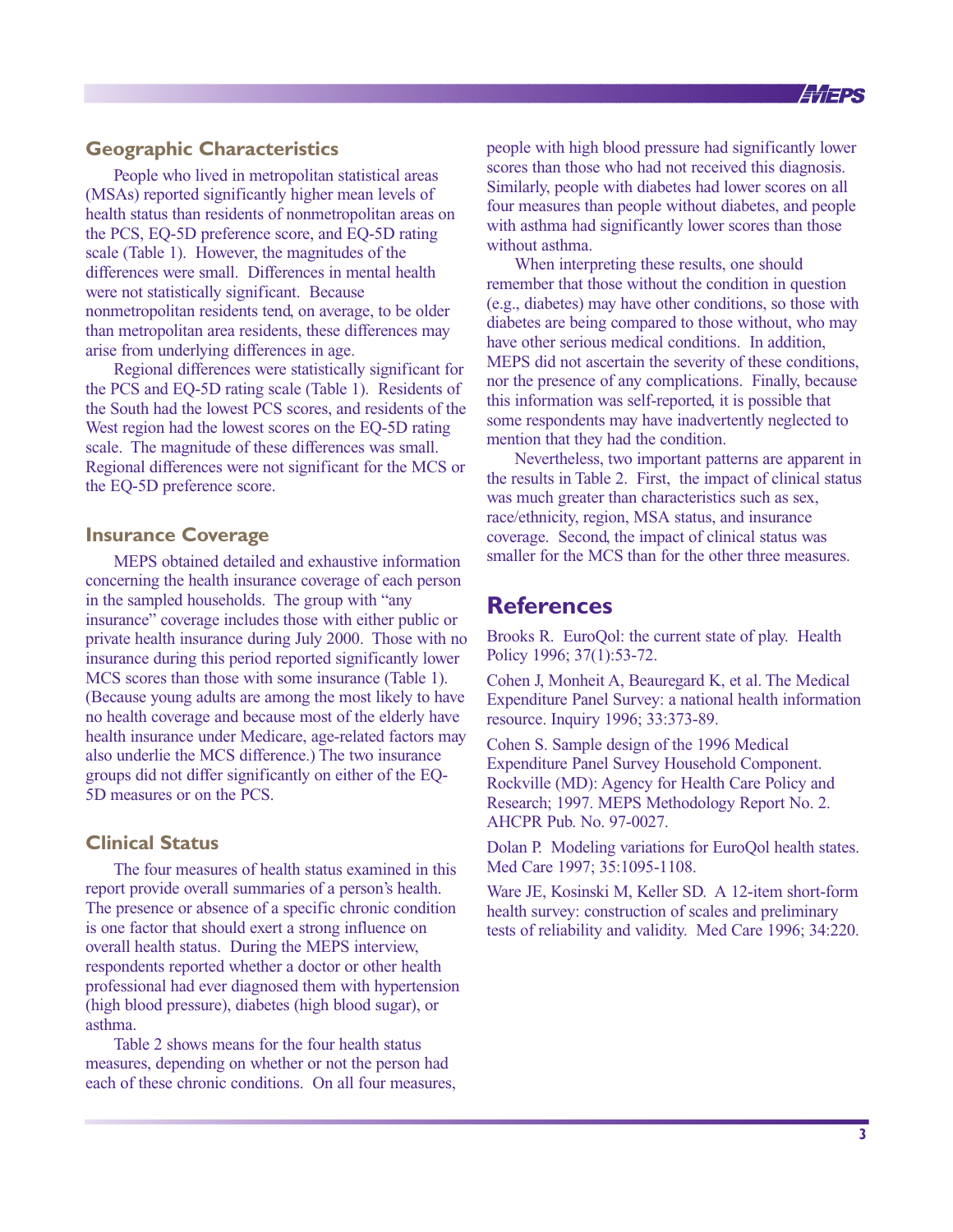### **AVIEPS NUMBER**

### **Table 1. Means for four health status measures by selected population characteristics**

|                                                                      | Health status measure                     |                                           |                                      |                                           |
|----------------------------------------------------------------------|-------------------------------------------|-------------------------------------------|--------------------------------------|-------------------------------------------|
| Population<br>characteristic                                         | <b>PCS</b>                                | <b>MCS</b>                                | EQ-5D<br>preference                  | EQ-5D<br>rating                           |
| <b>Total sample</b>                                                  | 50.04                                     | 51.50                                     | 0.83                                 | 79.84                                     |
| <b>Sex</b>                                                           |                                           |                                           |                                      |                                           |
| Women<br>Men                                                         | 49.30<br>50.81                            | 50.71<br>52.34                            | 0.82<br>0.85                         | 79.05<br>80.68                            |
| Age in years                                                         |                                           |                                           |                                      |                                           |
| $18-24$<br>$25 - 34$<br>35-44<br>45-54<br>55-64                      | 53.76<br>52.86<br>51.71<br>49.42<br>47.74 | 51.41<br>51.30<br>50.92<br>51.22<br>52.35 | 0.90<br>0.88<br>0.85<br>0.81<br>0.79 | 85.05<br>82.19<br>81.04<br>78.59<br>77.79 |
| 65-74                                                                | 43.97                                     | 53.15                                     | 0.76                                 | 74.45                                     |
| 75 and over                                                          | 37.27                                     | 51.67                                     | 0.66                                 | 67.25                                     |
| <b>Race/ethnicity</b>                                                |                                           |                                           |                                      |                                           |
| White<br><b>Black</b><br><b>Hispanic</b><br>Other                    | 49.92<br>50.17<br>50.44<br>51.09          | 51.52<br>51.73<br>51.07<br>51.57          | 0.83<br>0.83<br>0.84<br>0.86         | 79.90<br>80.16<br>79.12<br>79.43          |
| <b>Education</b>                                                     |                                           |                                           |                                      |                                           |
| Less than high school<br>High school degree<br>At least some college | 46.81<br>49.30<br>51.59                   | 50.10<br>51.50<br>51.96                   | 0.76<br>0.82<br>0.87                 | 74.35<br>79.03<br>82.19                   |
| <b>Metropolitan Statistical Area (MSA)</b>                           |                                           |                                           |                                      |                                           |
| <b>MSA</b><br>Non-MSA                                                | 50.36<br>48.67                            | 51.52<br>$51.42$                          | 0.84<br>0.81                         | 80.08<br>78.80                            |
| <b>Census region</b>                                                 |                                           |                                           |                                      |                                           |
| <b>Northeast</b><br><b>Midwest</b><br>South<br><b>West</b>           | 50.49<br>50.66<br>49.31<br>50.13          | 51.37<br>52.01<br>51.44<br>51.14          | 0.84<br>0.84<br>0.82<br>0.84         | 80.65<br>80.78<br>79.57<br>78.55          |
| Any insurance (July 2000)                                            |                                           |                                           |                                      |                                           |
| Yes<br><b>No</b>                                                     | 49.94<br>50.54                            | 51.73<br>50.34                            | 0.84<br>0.82                         | 79.95<br>79.31                            |

**Note:** Table entries are means for each health status measure, estimated within each demographic category. PCS is the Physical Component Summary score from the SF-12®; MCS is the Mental Component Summary score from the SF-12®. EQ-5D refers to the EuroQol instrument.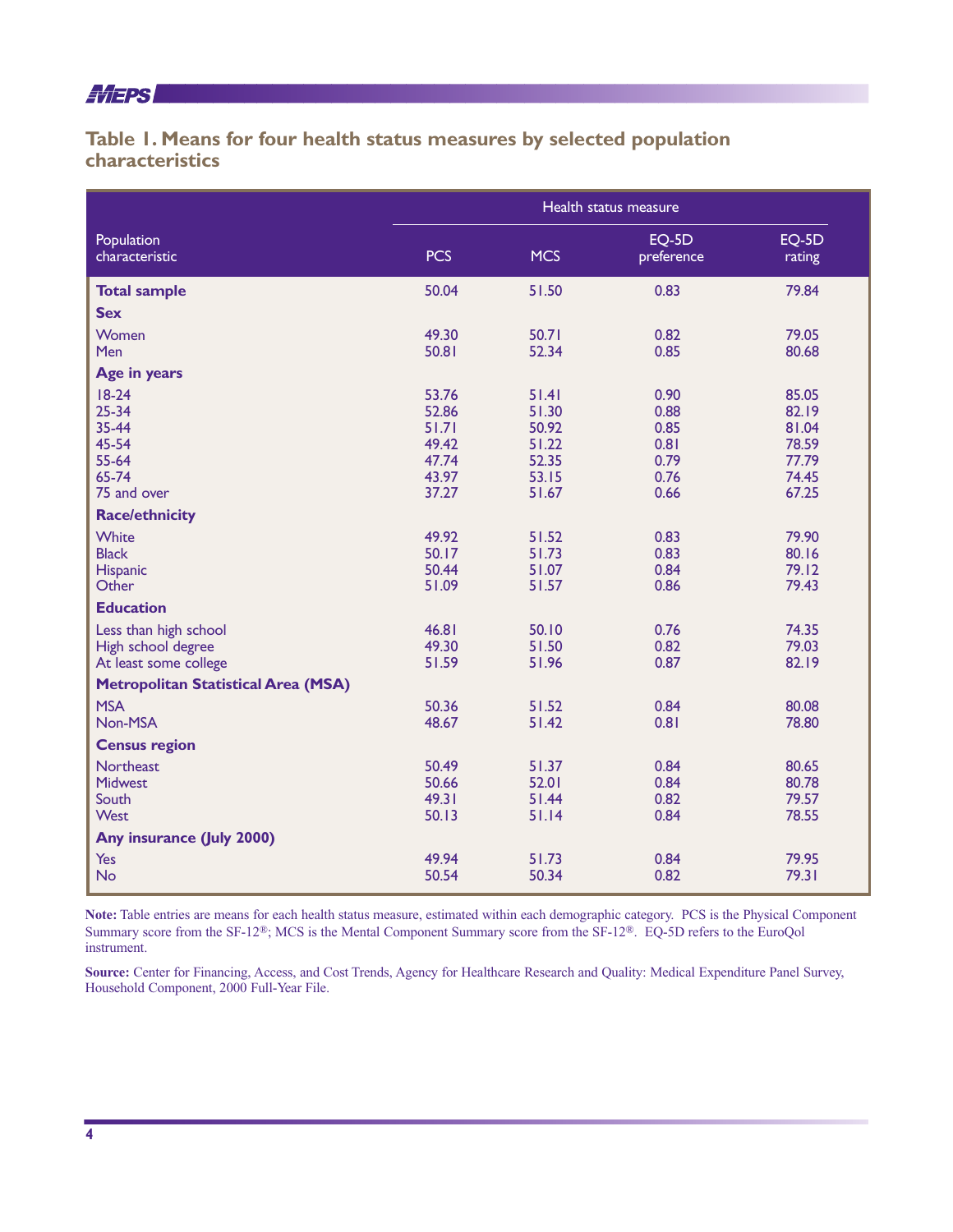|                              | Health status measure |            |                     |                 |
|------------------------------|-----------------------|------------|---------------------|-----------------|
| Population<br>characteristic | <b>PCS</b>            | <b>MCS</b> | EQ-5D<br>preference | EQ-5D<br>rating |
| <b>Hypertension (ever)</b>   |                       |            |                     |                 |
| <b>No</b>                    | 51.58                 | 51.74      | 0.86                | 81.88           |
| <b>Yes</b>                   | 44.20                 | 50.59      | 0.73                | 72.09           |
| <b>Diabetes (ever)</b>       |                       |            |                     |                 |
| <b>No</b>                    | 50.51                 | 51.60      | 0.84                | 80.61           |
| Yes                          | 41.65                 | 49.66      | 0.69                | 66.25           |
| Asthma (ever)                |                       |            |                     |                 |
| <b>No</b>                    | 50.33                 | 51.67      | 0.84                | 80.32           |
| <b>Yes</b>                   | 47.04                 | 49.79      | 0.77                | 75.04           |

### **Table 2. Means for four health status measures by selected chronic conditions**

**Note:** Table entries are means for each health status measure, estimated within each category of chronic condition. A "yes" for each condition indicates that the person was told by a physician or other health professional, at some prior time, that he or she had the specific condition.

PCS is the Physical Component Summary score from the SF-12®; MCS is the Mental Component Summary score from the SF-12®. EQ-5D refers to the EuroQol instrument.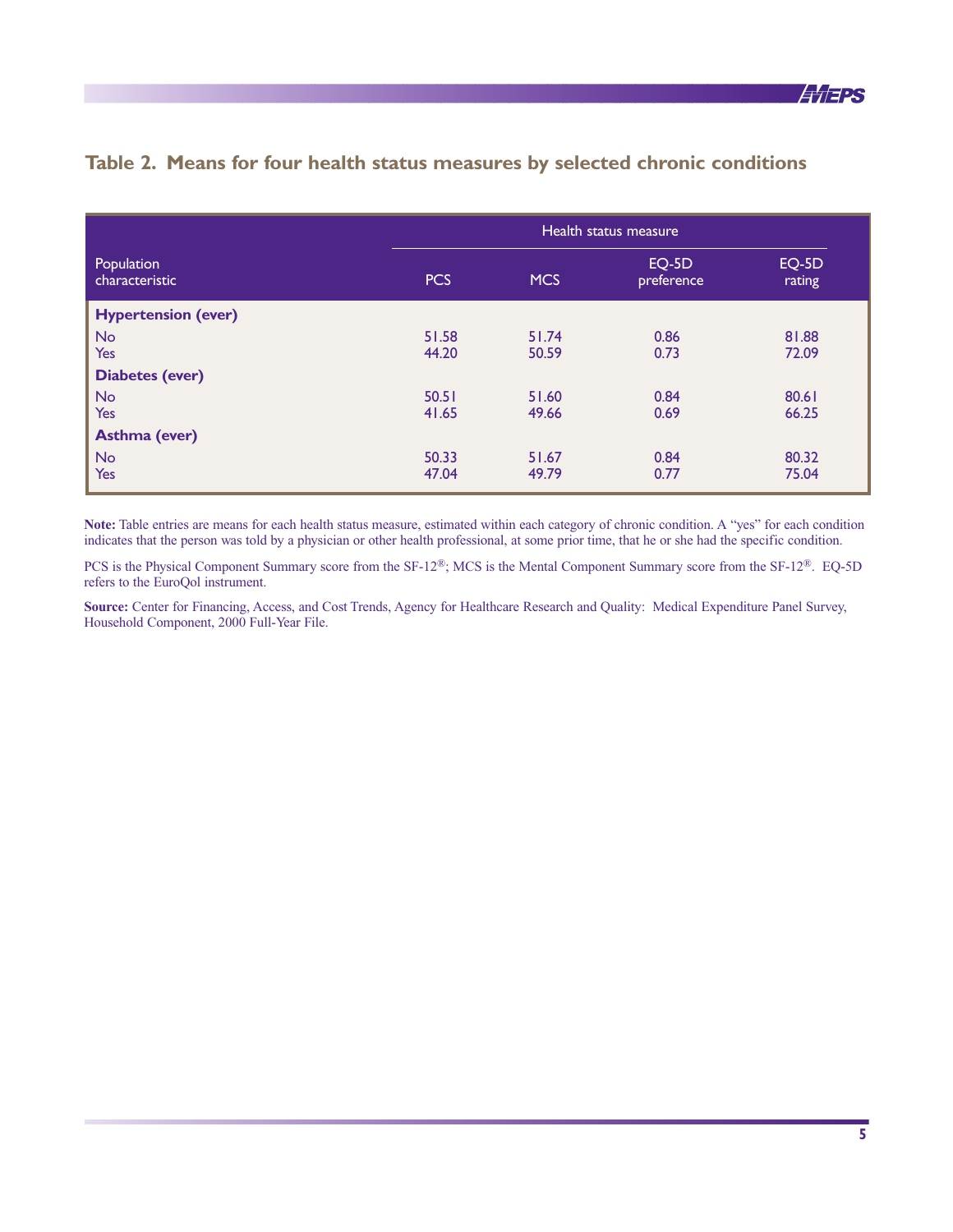### *AHEPS NINK*

### **Technical Appendix**

This data in this report were obtained during interviews for the Household Component (HC) of the 2000 Medical Expenditure Panel Survey (MEPS). MEPS is cosponsored by the Agency for Healthcare Research and Quality (AHRQ) and the National Center for Health Statistics (NCHS). The MEPS HC is a nationally representative survey of the U.S. civilian noninstitutionalized population that collects medical expenditure data at both the person and household levels. The focus of the MEPS HC is to collect detailed data on demographic characteristics, health conditions, health status, use of medical care services, charges and payments, access to care, satisfaction with care, health insurance coverage, income, and employment. In other components of MEPS, data are collected on the use, charges, and payments reported by providers and on the supply side of the health insurance market.

The sample for the 2000 MEPS HC was selected from respondents to the 1999 National Health Interview Survey (NHIS), which was conducted by NCHS. NHIS provides a nationally representative sample of the U.S. civilian noninstitutionalized population and reflects an oversampling of Hispanics and blacks. The MEPS HC collects data through an overlapping panel design. In this design, data are collected through a precontact interview that is followed by a series of five rounds of interviews over  $2^{1/2}$  years. Two calendar years of medical expenditure and utilization data are collected from each household and captured using computer-assisted personal interviewing (CAPI). This series of data collection rounds is launched again each subsequent year on a new sample of households to provide overlapping panels of survey data which, when combined with data from other ongoing panels, provide continuous and current estimates of health care expenditures.

Data in this report from the Short-Form 12 (SF-12<sup>®</sup>) and the EuroQol 5-D (EQ-5D) were obtained in the second half of 2000, in Round 2 for Panel 5 and Round 4 for Panel 4. Questionnaires containing these instruments, as well as other unrelated questions on health care experiences, were distributed to adult MEPS respondents (those aged 18 and older as of July 2000). Respondents completed the questionnaires at their convenience and returned them by mail. Of those eligible to receive the questionnaire, 93.5 percent

responded. For analyzing data from the selfadministered questionnaire, special weights were developed incorporating adjustments for questionnaire nonresponse. Statistical analyses incorporated these weights and also accounted for the complex MEPS survey sampling design.

A total of 1,899 cases (14 percent) were missing one or more SF-12® items. Scores for the Physical Component Summary (PCS) and the Mental Component Summary (MCS) of the SF-12® were imputed for 1,305 (69 percent) of these cases using the proprietary SF-12 algorithm for estimating missing data developed by QualityMetric, Inc. (sf-36.org).

Data on clinical conditions were obtained in Round 3 for Panel 5 and Round 5 for Panel 4, which took place approximately 6 months after the data collection for the SF-12® and EQ-5D. Respondents were asked whether each household member had ever been diagnosed by a doctor or other health professional as having selected chronic clinical conditions: diabetes (excluding gestational diabetes), asthma, and high blood pressure. These diagnoses were not validated by comparison with medical records.

Analyses were based on the 2000 full-year file (H-39). They were based on 11,295 cases with no missing data on any variable used in the analyses. (Imputed scores for the PCS-12 and MCS-12 were not considered to be missing.) These cases comprised 73 percent of those who were eligible and completed the self-administered questionnaire. Readers are cautioned that when analytic weights are applied to the subgroup used in the analysis, the estimated population total is less than the corresponding total for the eligible population. The estimated population total for the subgroup used in the analysis is 152,676,200. In contrast, the estimated population total for the 15,438 respondents with any questionnaire data is 202,737,847.

Although the sample of 11,295 cases with no missing data is not strictly nationally representative, estimates based on this sample do not diverge greatly from estimates based on the maximum number of available cases. For example, the overall means based on all available data were 49.22 for PCS-12 (unweighted  $n =$ 14,728), 51.16 for MCS-12 (unweighted n = 14,728), 0.82 for EQ-5D preference (unweighted  $n = 14,888$ ), and 78.82 for EQ-5D rating (unweighted  $n = 13,100$ ).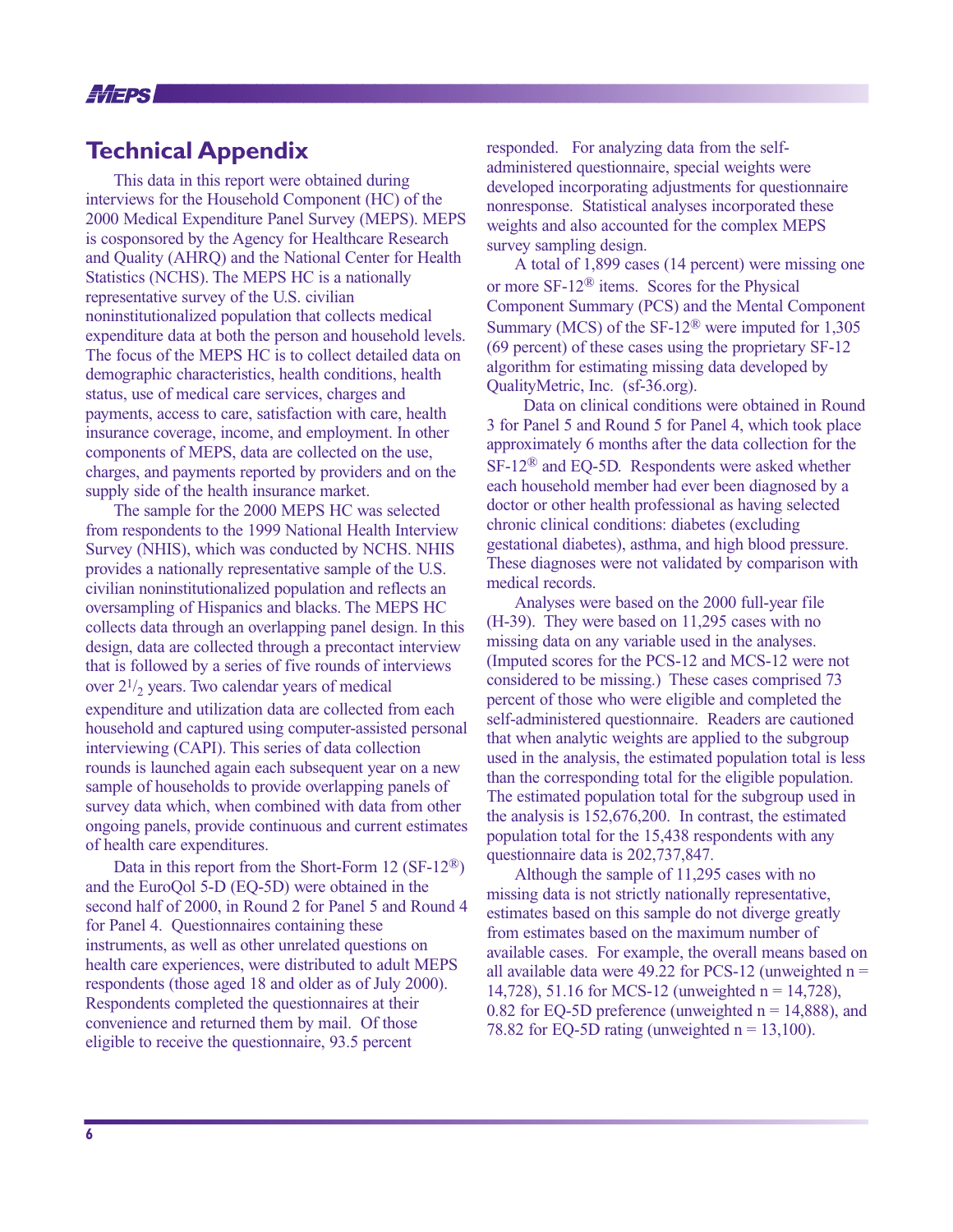

# **Population Characteristics**

#### **Race/Ethnicity**

Classification by race and ethnicity was based on information provided by the household respondent for each household member. The respondent was asked if each person's race was best described as black, white, Asian or Pacific Islander, American Indian, or Alaska Native. The respondent was also asked if each person's main national origin or ancestry was Puerto Rican; Cuban; Mexican, Mexicano, Mexican American, or Chicano; other Latin American; or other Spanish. Persons claiming a main national origin or ancestry in one of these Hispanic groups, regardless of racial background, were classified as Hispanic. Since the Hispanic grouping can include persons of any race, the race categories of black, white, and other do not include Hispanic.

#### **Age**

The respondent was asked to report the age of each family member as of the date of each interview. In this report, age is based on the sample person's age as of July 1, 2000.

#### **Metropolitan Statistical Area**

Individuals were identified as residing either inside or outside a metropolitan statistical area (MSA) as designated by the U.S. Office of Management and Budget (OMB), which applied 1990 standards using population counts from the 1990 U.S. census. An MSA is a large population nucleus combined with adjacent communities that have a high degree of economic and social integration within the nucleus. Each MSA has one or more central counties containing the area's main population concentration. In New England, metropolitan areas consist of cities and towns rather than whole counties.

#### **Region**

Each MEPS sample person was classified as living in one of the following four regions as defined by the Bureau of the Census:

- Northeast—Maine, New Hampshire, Vermont, Massachusetts, Rhode Island, Connecticut, New York, New Jersey, and Pennsylvania.
- Midwest—Ohio, Indiana, Illinois, Michigan, Wisconsin, Minnesota, Iowa, Missouri, North Dakota, South Dakota, Nebraska, and Kansas.
- South—Delaware, Maryland, District of Columbia, Virginia, West Virginia, North Carolina, South Carolina, Georgia, Florida, Kentucky, Tennessee, Alabama, Mississippi, Arkansas, Louisiana, Oklahoma, and Texas.
- West—Montana, Idaho, Wyoming, Colorado, New Mexico, Arizona, Utah, Nevada, Washington, Oregon, California, Alaska, and Hawaii.

#### **Insurance Coverage**

Insurance coverage was based on an extensive set of questions ascertaining public and private sources of coverage for each respondent. The uninsured were defined as people not covered by Medicare, TRICARE, Medicaid, other public hospital/physician programs, or private hospital/physician insurance during July 2000. The relevant variable in the MEPS data is INSJU00X. Individuals covered only by noncomprehensive Statespecific programs (e.g., Maryland Kidney Disease Program, Colorado Child Health Plan) or private singleservice plans (e.g., coverage for dental or vision care only, coverage for accidents or specific diseases) were not considered to be insured.

# **Sample Design and Accuracy of Estimates**

MEPS is designed to produce estimates at the national and regional level over time for the civilian noninstitutionalized population of the United States and some subpopulations. The statistics presented in this report are affected by both sampling error and sources of nonsampling error, which include nonresponse bias, respondent reporting errors, interviewer effects, and data processing misspecifications. For a detailed description of the MEPS survey design, the adopted sample design, and methods used to minimize sources of nonsampling error, see Cohen (1997) and Cohen, Monheit, Beauregard, et al. (1996). The MEPS person-level estimation weights include nonresponse adjustments and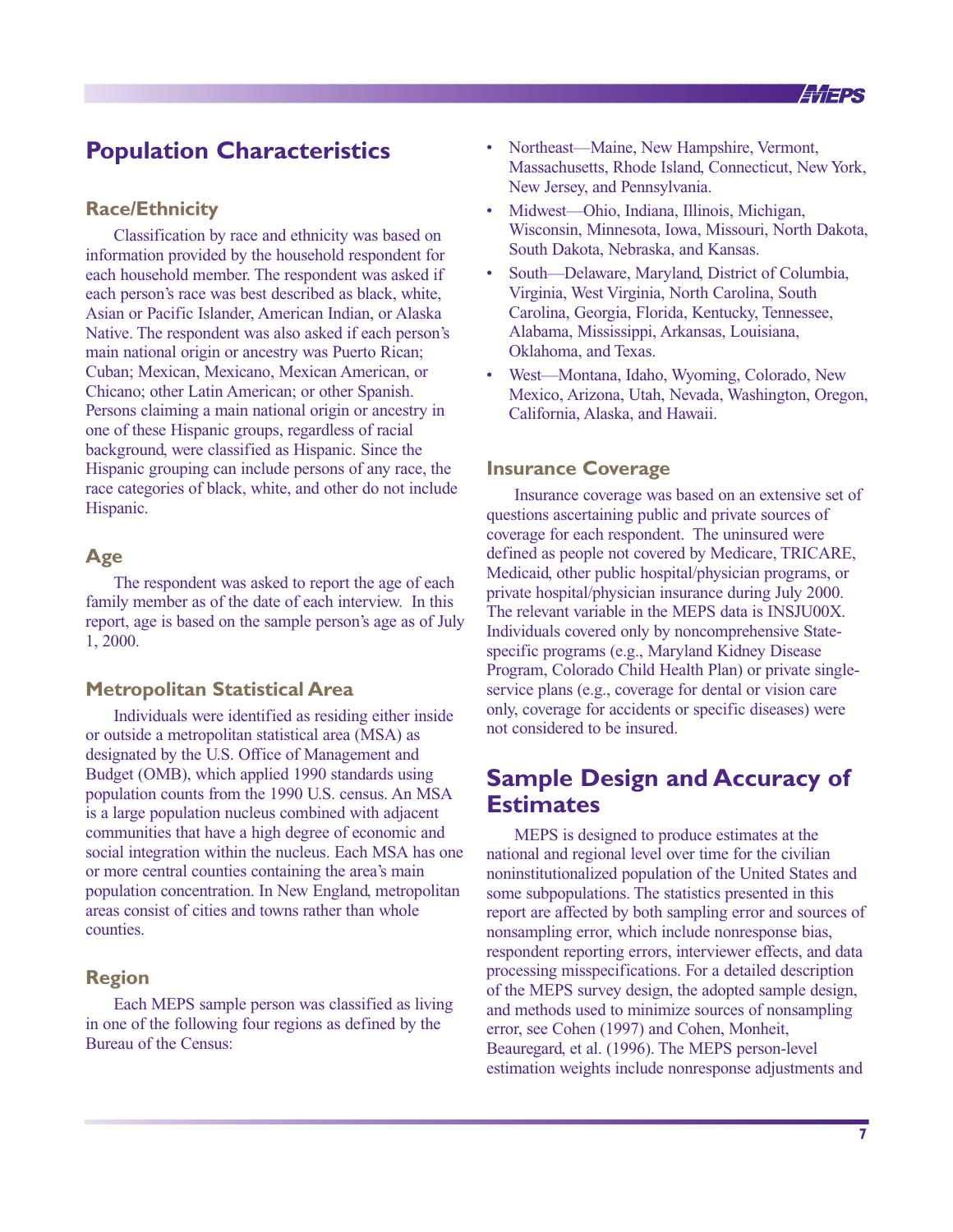*AYIEPS NINE* 

poststratification adjustments to population estimates derived from the Current Population Survey based on cross-classifications by region, MSA status, age, race/ethnicity, and sex.

Tests of statistical significance were used to determine whether the differences between populations exist at specified levels of confidence or whether they occurred by chance. Differences were tested using Zscores having asymptotic normal properties at the 0.05 level of significance. Unless otherwise noted, only statistically significant differences between estimates are discussed in the text.

# **Rounding**

Estimates presented in the tables were rounded to the nearest hundredth. Standard errors, presented in Tables A and B, were rounded to the nearest 0.0001.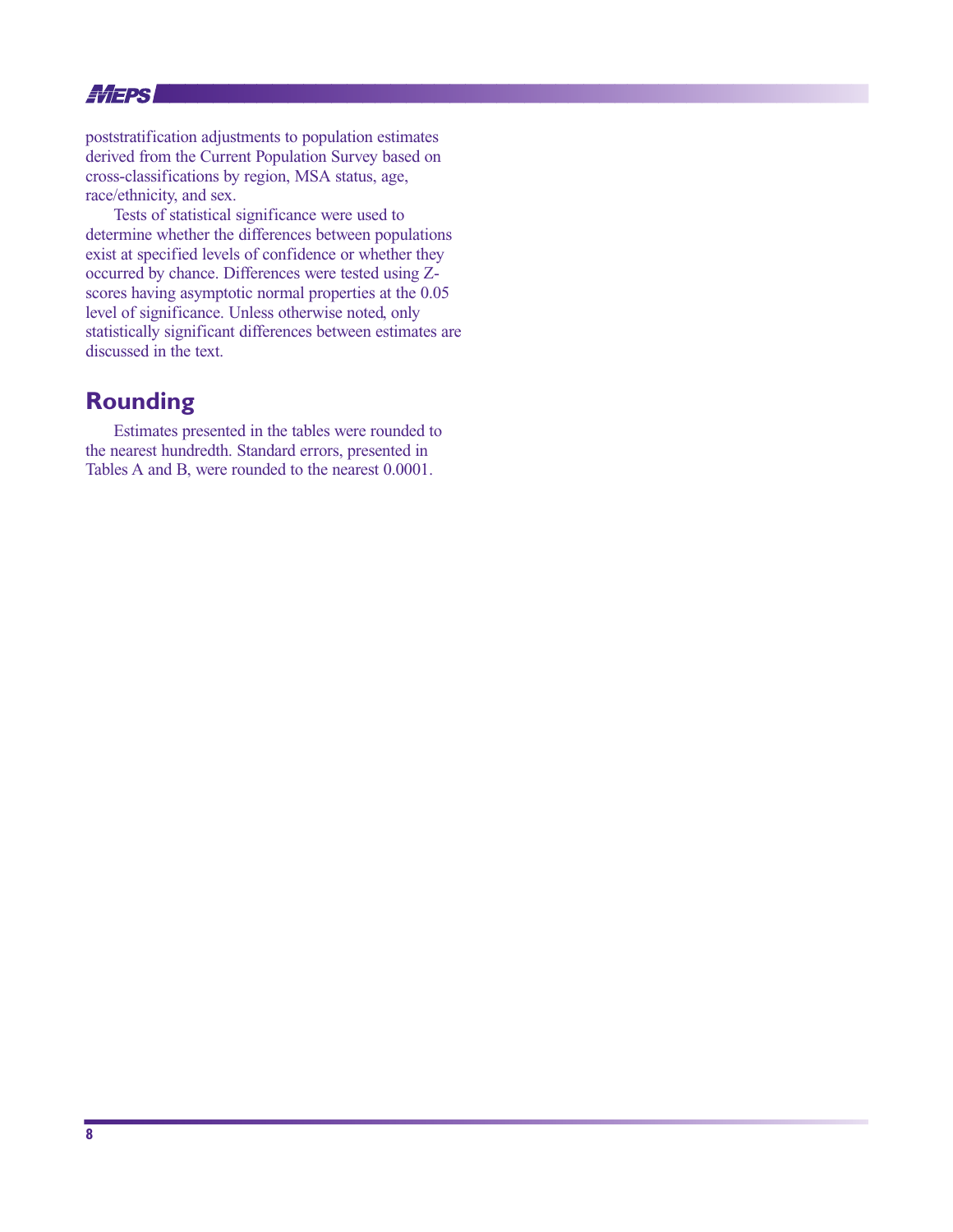### **Table A. Standard errors of means for four health status measures by selected population characteristics** *Corresponds to Table 1*

|                                                                                                                  | Health status measure                                       |                                                             |                                                             |                                                             |
|------------------------------------------------------------------------------------------------------------------|-------------------------------------------------------------|-------------------------------------------------------------|-------------------------------------------------------------|-------------------------------------------------------------|
| Population<br>characteristic                                                                                     | <b>PCS</b>                                                  | <b>MCS</b>                                                  | EQ-5D<br>preference                                         | EQ-5D<br>rating                                             |
|                                                                                                                  | <b>Standard error</b>                                       |                                                             |                                                             |                                                             |
| <b>Total</b><br><b>Sex</b>                                                                                       | .1180                                                       | .1163                                                       | .0029                                                       | .2196                                                       |
| Women<br>Men                                                                                                     | .1465<br>.1440                                              | .1505<br>.1300                                              | .0039<br>.0032                                              | .2556<br>.2852                                              |
| Age in years<br>$18-24$<br>$25 - 34$<br>35-44<br>45-54<br>55-64<br>65-74<br>75 and over<br><b>Race/ethnicity</b> | .1771<br>.1981<br>.1834<br>.2290<br>.3529<br>.3673<br>.5157 | .2977<br>.2291<br>.2375<br>.2298<br>.3419<br>.3327<br>.5608 | .0057<br>.0050<br>.0042<br>.0056<br>.0086<br>.0082<br>.0130 | .3938<br>.4151<br>.3511<br>.5097<br>.6078<br>.6288<br>.9905 |
| White<br><b>Black</b><br>Hispanic<br>Other                                                                       | .1394<br>.3160<br>.2664<br>.5694                            | .1303<br>.3510<br>.2748<br>.6712                            | .0032<br>.0083<br>.0070<br>.0132                            | .2444<br>.7623<br>.4963<br>1.393                            |
| <b>Education</b>                                                                                                 |                                                             |                                                             |                                                             |                                                             |
| Less than high school<br>High school degree<br>At least some college                                             | .3168<br>.2006<br>.1425                                     | .2943<br>.1823<br>.1378                                     | .0081<br>.0041<br>.0030                                     | .5874<br>.3186<br>.3222                                     |
| Metropolitan Statistical Area (MSA)                                                                              |                                                             |                                                             |                                                             |                                                             |
| <b>MSA</b><br>Non-MSA                                                                                            | .1339<br>.2289                                              | .1306<br>.2491                                              | .0035<br>.0047                                              | .2609<br>.4030                                              |
| <b>Census Region</b>                                                                                             |                                                             |                                                             |                                                             |                                                             |
| Northeast<br><b>Midwest</b><br>South<br><b>West</b>                                                              | .3067<br>.1638<br>.1998<br>.2508                            | .2539<br>.2418<br>.1835<br>.2378                            | .0066<br>.0058<br>.0050<br>.0064                            | .5607<br>.3942<br>.3670<br>.3858                            |
| Any insurance (July 2000)                                                                                        |                                                             |                                                             |                                                             |                                                             |
| Yes<br><b>No</b>                                                                                                 | .1343<br>.2776                                              | .1265<br>.2954                                              | .0032<br>.0065                                              | .2603<br>.4514                                              |

**Note:** Table entries are standard errors of the mean for each health status measure, estimated within each demographic category. PCS is the Physical Component Summary score from the SF-12®; MCS is the Mental Component Summary score from the SF-12®. EQ-5D refers to the EuroQol instrument.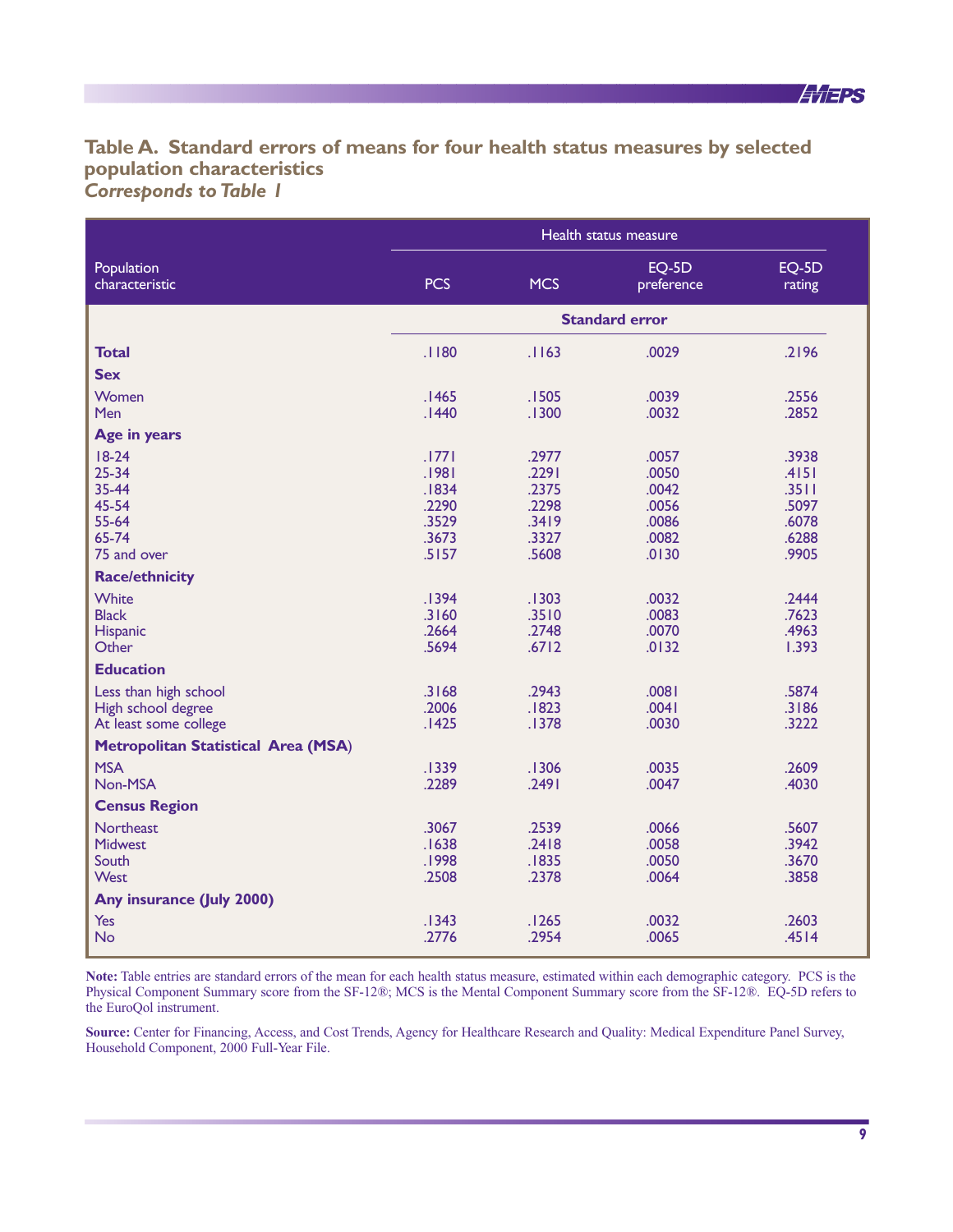### **AYIEPS NUMBER**

### **Table B. Standard errors of means for four health status measures by selected chronic conditions**  *Corresponds to Table 2*

|                              | Health status measure |            |                     |                 |
|------------------------------|-----------------------|------------|---------------------|-----------------|
| Population<br>characteristic | <b>PCS</b>            | <b>MCS</b> | EQ-5D<br>preference | EQ-5D<br>rating |
|                              | <b>Standard error</b> |            |                     |                 |
| <b>Hypertension (ever)</b>   |                       |            |                     |                 |
| <b>No</b>                    | .1127                 | .1240      | .0028               | .2421           |
| <b>Yes</b>                   | .2758                 | .2436      | .0062               | .4424           |
| <b>Diabetes (ever)</b>       |                       |            |                     |                 |
| <b>No</b>                    | .1140                 | .1151      | .0029               | .2153           |
| <b>Yes</b>                   | .5470                 | .4852      | .0129               | .9706           |
| Asthma (ever)                |                       |            |                     |                 |
| <b>No</b>                    | .1182                 | .1137      | .0029               | .2229           |
| <b>Yes</b>                   | .4757                 | .3982      | .0115               | .7010           |

**Note:** Table entries are standard errors of the mean for each health status measure, estimated within each chronic condition category. PCS is the Physical Component Summary score from the SF-12®; MCS is the Mental Component Summary score from the SF-12®. EQ-5D refers to the EuroQol instrument.